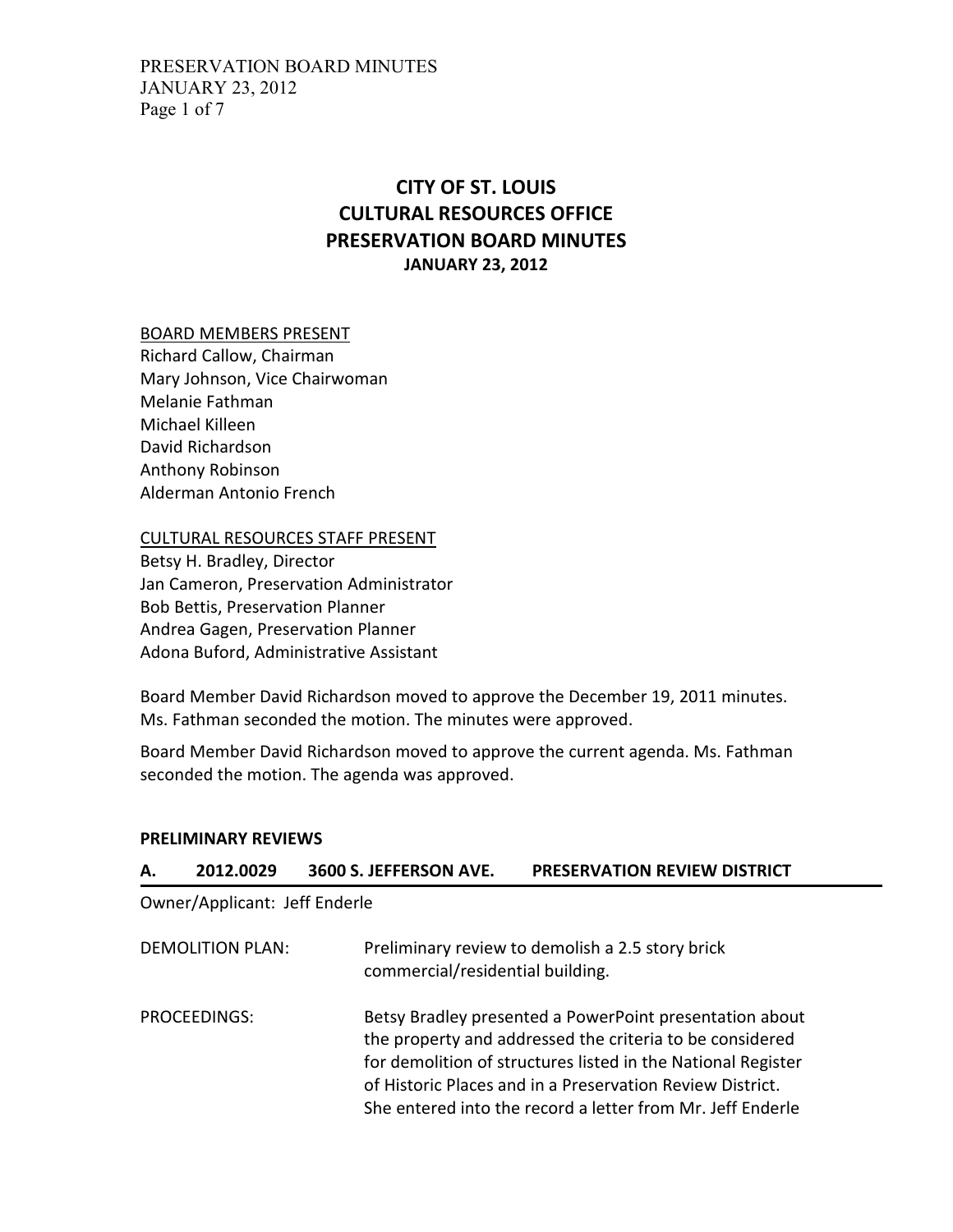### PRESERVATION BOARD MINUTES JANUARY 23, 2012 Page 2 of 7

|                           | supporting his request for demolition. Ms. Bradley<br>recommended that the Preservation Board deny the<br>application for demolition of the property. The property is<br>a Merit building in the Benton Park National Register<br>Historic District and for various reasons, the current owner<br>has not corrected the work that was done and has not<br>indicated that he made attempts to stabilize the building. |
|---------------------------|----------------------------------------------------------------------------------------------------------------------------------------------------------------------------------------------------------------------------------------------------------------------------------------------------------------------------------------------------------------------------------------------------------------------|
|                           | Jonathan Schultz, Vice President and Corporate Counsel,<br>and Anthony Shimkus, Director of Facilities, of Concordia<br>Publishing House testified about Concordia's plan to<br>acquire the property from Mr. Enderle, on the condition<br>that a demolition permit would be approved.                                                                                                                               |
|                           | Ryan Reed, representing the Landmarks Association of<br>St. Louis, spoke in opposition to the demolition.                                                                                                                                                                                                                                                                                                            |
|                           | James McKee, representing the Marine Villa Neighborhood<br>Association, spoke in opposition to the demolition.                                                                                                                                                                                                                                                                                                       |
|                           | Alderman Craig Schmid addressed the issues of this<br>property and expressed a preference that the building<br>remain standing.                                                                                                                                                                                                                                                                                      |
| <b>FINDINGS OF FACTS:</b> | The Board found that:                                                                                                                                                                                                                                                                                                                                                                                                |
|                           | the building at 3600 S. Jefferson is a contributing<br>$\bullet$<br>property in the Benton Park Historic District listed in<br>the National Register of Historic Places in 1985 and<br>therefore a Merit property;                                                                                                                                                                                                   |
|                           | that the property is located in a Preservation Review<br>District;                                                                                                                                                                                                                                                                                                                                                   |
|                           | that the property is not in an area included in a<br>$\bullet$<br>redevelopment plan approved by ordinance;                                                                                                                                                                                                                                                                                                          |
|                           | that the property built circa 1885 consists of two<br>$\bullet$<br>three-story portions, a commercial block at the corner<br>with residential spaces above a commercial one, and<br>three levels of flats in the southern portion,                                                                                                                                                                                   |
|                           | that upon inspection from the street, the property<br>appears to be in sound condition, in terms of the<br>definition in Ordinance 64689;                                                                                                                                                                                                                                                                            |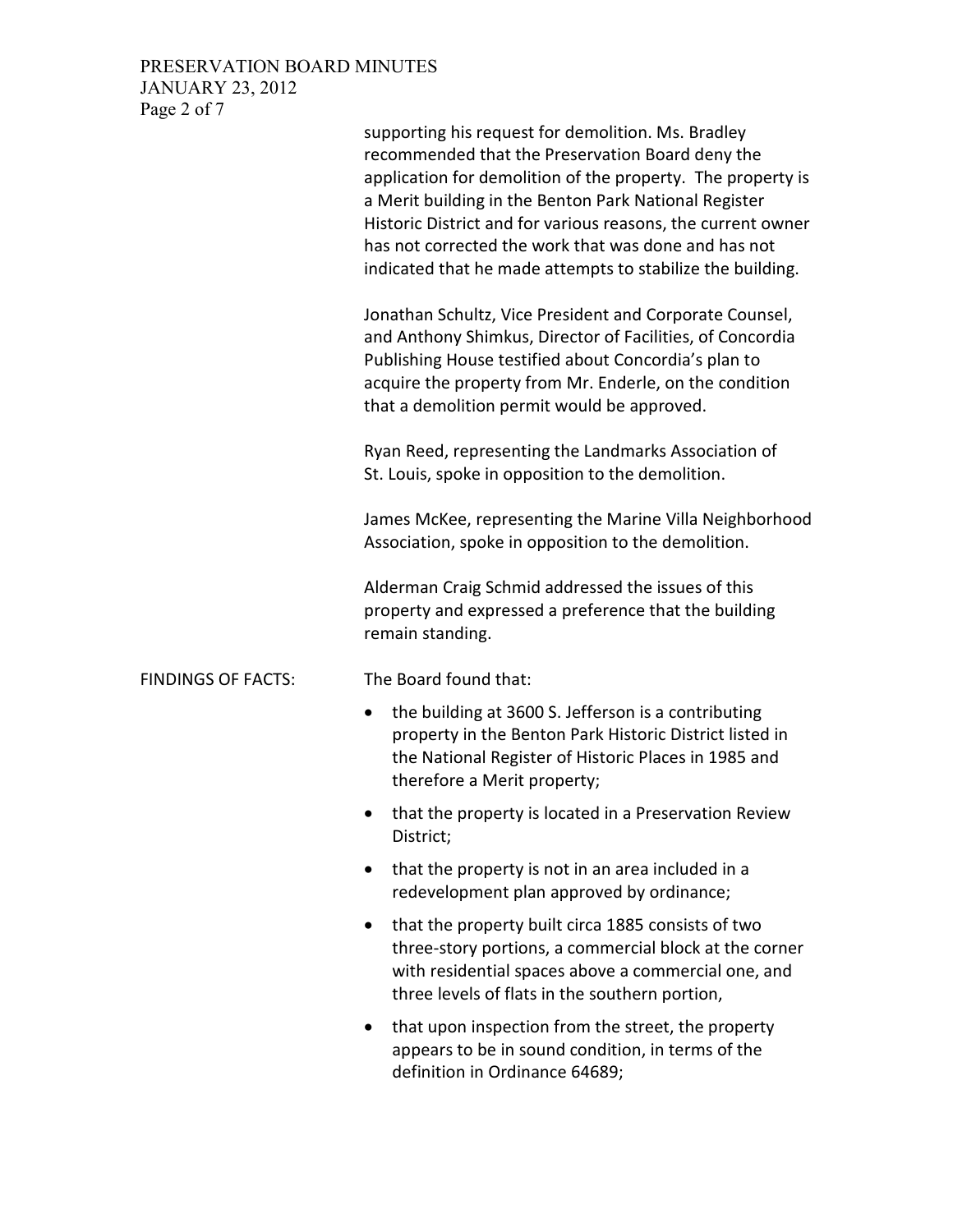#### PRESERVATION BOARD MINUTES JANUARY 23, 2012 Page 3 of 7

- that the neighborhood conditions offer no deterrent to rehabilitation of the property;
- that the two building types, a commercial block and flats, have often been rehabilitated successfully throughout the City;
- that the economic feasibility of rehabilitation has been complicated by the damage done to the building during and since the termination in 2006 of a renovation project and that now a rehabilitation will cost more than a typical project;
- that it is not infeasible to rehabilitate the building as there is enough potential in both the building and the neighborhood;
- that the applicant presented information that indicated that the cost of rehabilitation added to the list price did not result in a sale of the building since 2006;
- that the loss of the property would adversely affect the integrity of the intersection of S. Jefferson and Miami by removing the corner property and one in an intact grouping of contributing buildings in the historic district;
- that since no new construction would occur, the loss of the building would not be compensated for by a new building in the streetscape that would maintain the setback, scale, and architectural character of the block front; and
- that Concordia Publishing House is not seeking to expand its operation or parking onto this neighboring parcel.

ACTION: It was the decision of the Preservation Board to concur with the Cultural Resources Office Director's recommendation that preliminary approval of demolition of the property be denied as the building could be stabilized and eventually rehabilitated. The motion was made by Board Member Michael Killeen and seconded by Alderman French. The motion passed with all votes in favor.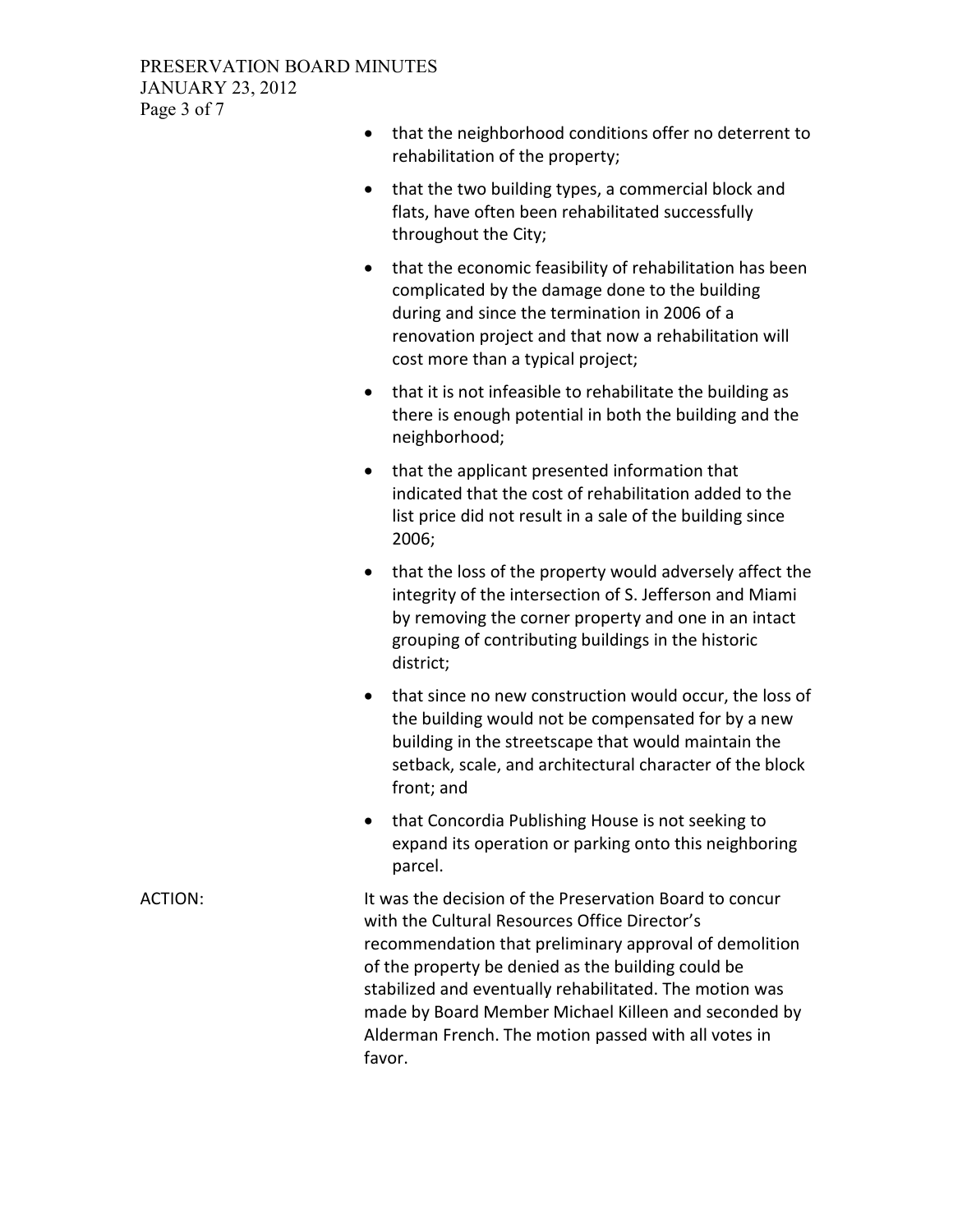PRESERVATION BOARD MINUTES JANUARY 23, 2012 Page 4 of 7

#### B. 2012.0052 6322 S. GRAND BLVD.

Withdrawn by applicant.

#### APPEALS OF DENIALS

| 2012.0061<br>C.           | 3337 MISSOURI AVENUE BENTON PARK HISTORIC DISTRICT                                                                                                                                                                                                                                                                                                                                                          |
|---------------------------|-------------------------------------------------------------------------------------------------------------------------------------------------------------------------------------------------------------------------------------------------------------------------------------------------------------------------------------------------------------------------------------------------------------|
|                           | Owner/Applicant: Askins Development Group LLC/Orlando Askins                                                                                                                                                                                                                                                                                                                                                |
| <b>RESIDENTIAL PLAN:</b>  | Appeal of a denial of a building permit to retain five (5)<br>vinyl windows installed in the front façade without a<br>permit.                                                                                                                                                                                                                                                                              |
| PROCEEDINGS:              | Bob Bettis presented a PowerPoint presentation and<br>presented an overview of the building and the work in<br>question.                                                                                                                                                                                                                                                                                    |
|                           | He submitted into the record Enabling Ordinance #64689<br>and Benton Park Ordinance #67175. Mr. Bettis<br>recommended that the Preservation Board uphold the<br>denial for a building permit as the completed work is not<br>in compliance with the Benton Park Local Historic District<br>Standards. The installed windows do not replicate the<br>proportion, profiles or dimensions of historic windows. |
|                           | Mr. Orlando Askins, property owner, testified on his own<br>behalf. He submitted photos showing fire damage to the<br>house. He acknowledged that the approved plans referred<br>only to the side wall windows. He asked that he be able to<br>retain the windows that were installed without a permit.                                                                                                     |
| <b>FINDINGS OF FACTS:</b> | The Board found that;<br>the completed work is not in compliance with<br>the Benton Park Historic District Standards that require<br>replacement windows in front façades be of wood or<br>aluminum and match the dimensions and details of<br>historic wood windows;                                                                                                                                       |
|                           | the owner applied for a permit for total rehabilitation<br>$\bullet$<br>of the house following a fire;                                                                                                                                                                                                                                                                                                      |
|                           | the approved plans did not include front façade<br>window replacement;                                                                                                                                                                                                                                                                                                                                      |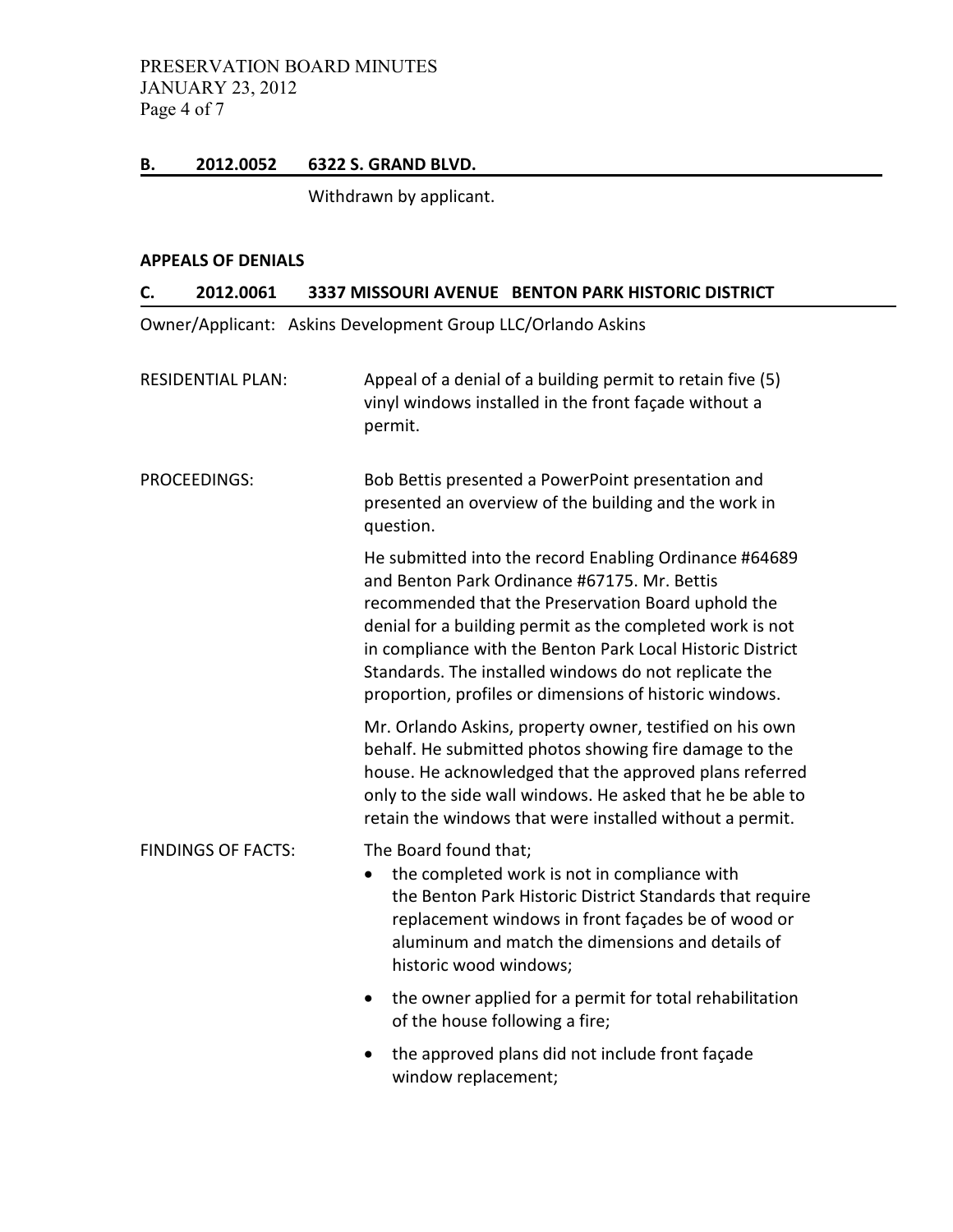#### PRESERVATION BOARD MINUTES JANUARY 23, 2012 Page 5 of 7

|                | following a violation notice, the owner applied for a<br>$\bullet$<br>separate permit for the five front façade windows that<br>was denied by the Cultural Resources Office as the<br>windows did not comply with the Benton Park Historic<br>District Standards;                                                                                                                                                                      |  |
|----------------|----------------------------------------------------------------------------------------------------------------------------------------------------------------------------------------------------------------------------------------------------------------------------------------------------------------------------------------------------------------------------------------------------------------------------------------|--|
|                | the cost to replace the windows would be around<br>$\bullet$<br>\$5,000;                                                                                                                                                                                                                                                                                                                                                               |  |
|                | the owner did not provide evidence of economic<br>$\bullet$<br>hardship that would result from replacement of the<br>windows; and                                                                                                                                                                                                                                                                                                      |  |
|                | there was no comment from the ward alderman or<br>$\bullet$<br>the Benton Park Neighborhood Association regarding<br>the project.                                                                                                                                                                                                                                                                                                      |  |
| <b>ACTION:</b> | It was the decision of the Preservation Board to uphold the<br>denial of a building permit to retain five (5) vinyl windows<br>installed in the front façade without a permit, as the<br>windows do not meet the Benton Park Historic District<br>Standards. The motion was made by Board member<br>Anthony Robinson and seconded by Alderman French. Vice<br>Chairwoman Mary Johnson opposed the motion. The<br>motion passed 5 to 1. |  |

#### D. 2011.2080 4224 FLAD AVENUE SHAW HISTORIC DISTRICT

Owner/Applicant: Roosevelt Chambers

RESIDENTIAL PLANS: Appeal of a denial of a building permit to retain exterior alterations at the parapet and front porch columns completed without a permit.

PROCEEDINGS: Bob Bettis presented a PowerPoint presentation and an overview of the building and the work in question.

> He submitted into the record Enabling Ordinance #64689 and Shaw Historic District Ordinance #59400. Mr. Bettis recommended that the Preservation Board uphold the denial of a building permit as the completed and proposed work is not in compliance with the Shaw Local Historic District Standards. Although the parapet and columns were not in their original condition, the installed artificial stone is not compatible with the architecture of this house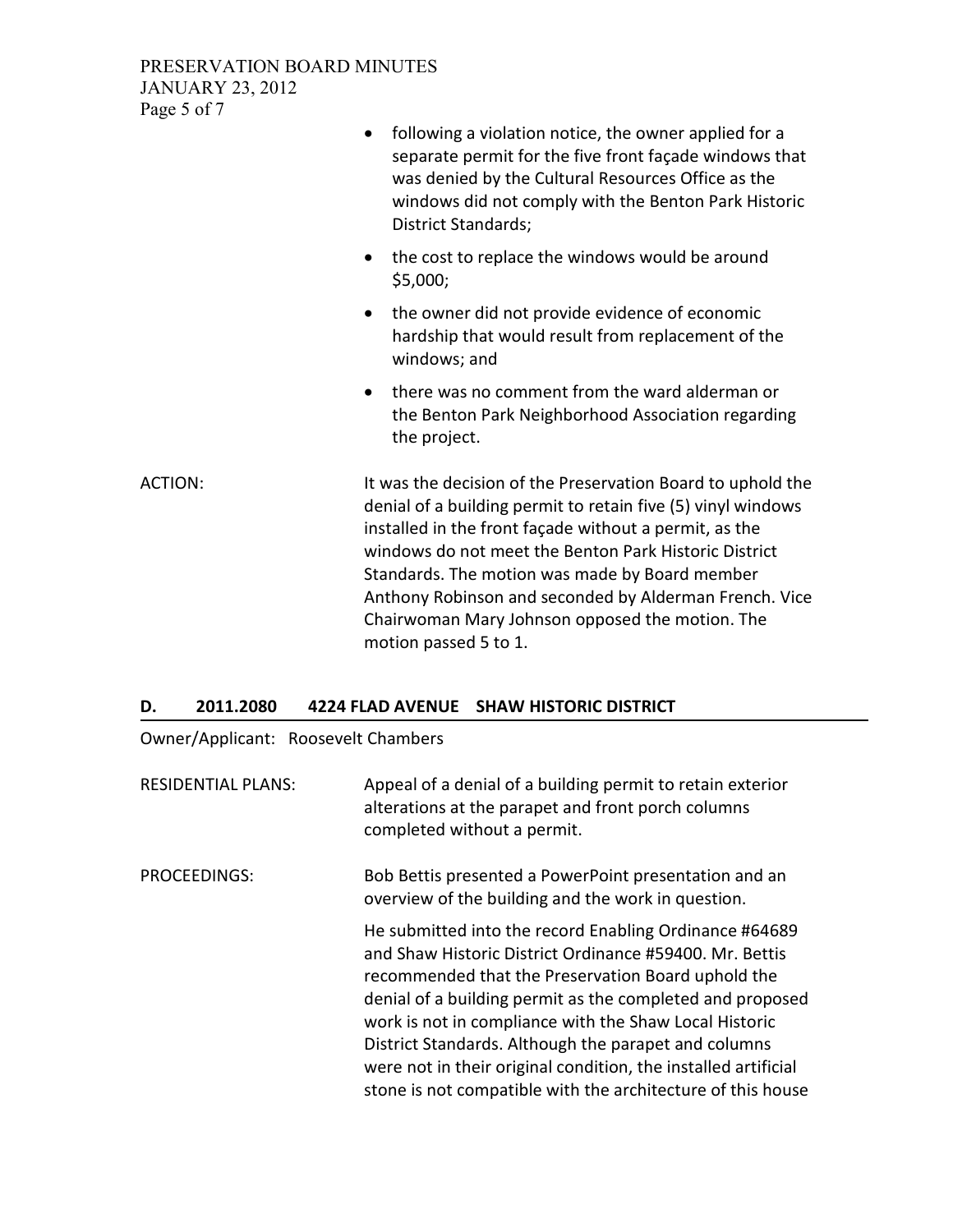PRESERVATION BOARD MINUTES JANUARY 23, 2012

Page 6 of 7 or those in the neighborhood, which have brick parapets or false mansards. The porch columns would have been wood or brick, rather than the proposed imitative stone. Mr. Roosevelt Chambers, property owner, testified on his own behalf. He submitted photos of neighboring homes with similar parapets and porch columns. He stated he wasn't aware that a permit was required for masonry work. Mr. Chambers asked that the Board grant a variance. FINDINGS OF FACTS: The Board found that: • the owner began exterior stonework at the parapet and porch without a permit; • following a violation notice, the owner applied for a permit to retain the completed work; • the permit was denied by the Cultural Resources Office because the work did not comply with the Shaw Historic District Standards; • the owner used non-compliant alterations within the Shaw neighborhood as the models for his projects; • the alterations made to the cornice and porch are not in compliance with the Shaw Historic District Standards, which require that new materials be compatible with the predominant historic material of the building; • the owner did not provide any evidence of economic hardship that would be incurred by the owner if the violation was corrected to meet the neighborhood standards; and • there was no comment from the ward alderman or the Shaw Neighborhood Association regarding the project. ACTION: It was the decision of the Preservation Board to uphold the denial of a building permit as the proposed and completed work does not comply with the Shaw Historic District Standards. The motion was made by Board Member David Richardson and seconded by Alderman French. Vice-Chairwoman Mary Johnson opposed the motion. The motion passed 5 to 1.